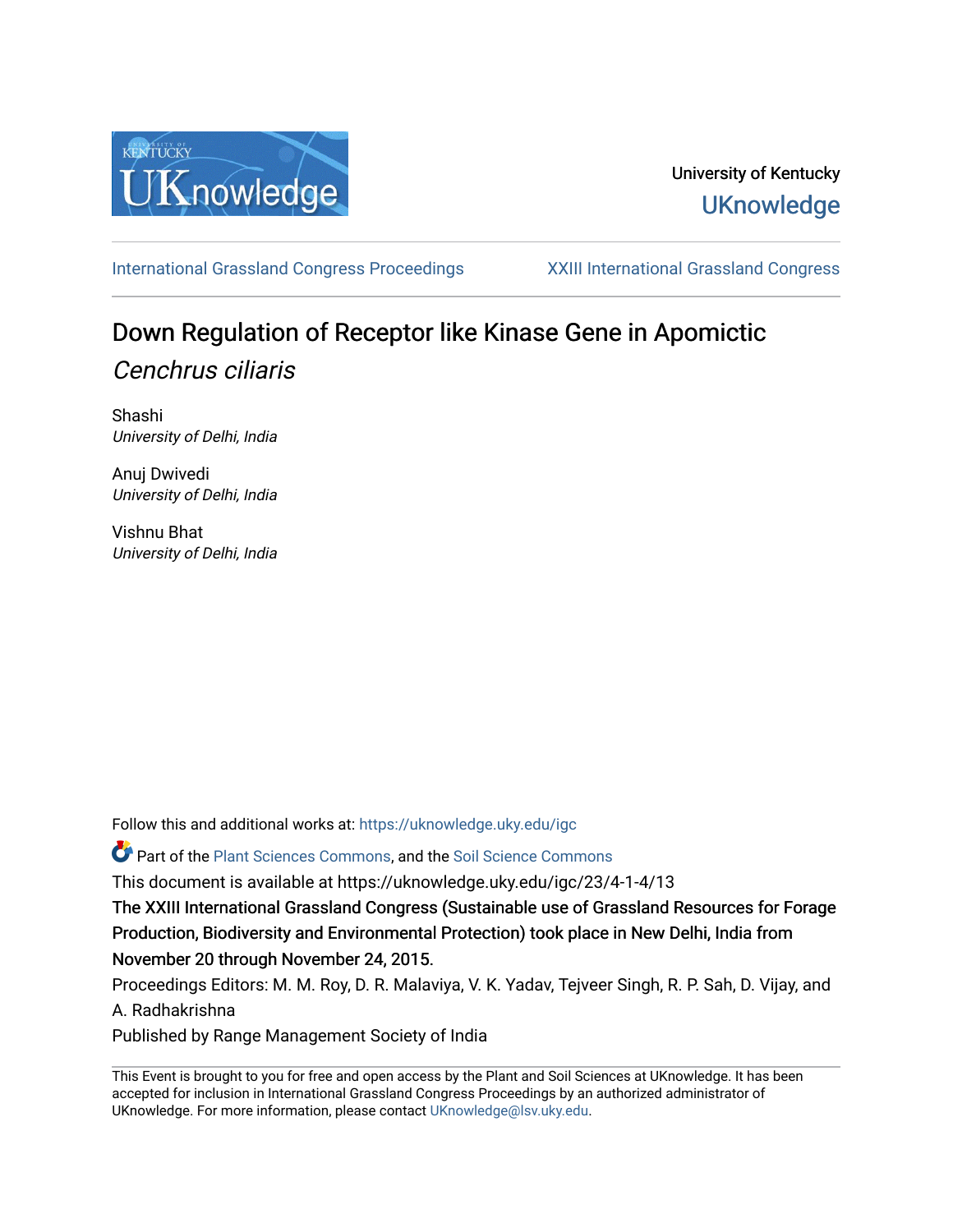Paper ID: 1570 **Theme 4.** Biodiversity, conservation and genetic improvement of range and forage species **Sub-theme 4.1.** Plant genetic resources and crop improvement

### **Down regulation of receptor like kinase gene in apomictic** *Cenchrus ciliaris*

#### **Shashi\*, Anuj Dwivedi, Vishnu Bhat**

Department of Botany, University of Delhi, Delhi-110 007, India \*corresponding author email: [Shasbot.du@gmail.com](mailto:Shasbot.du@gmail.com)

#### **Introduction**

Apomixis is a potential technology for agriculture to fix heterosis or hybrid vigor in hybrid plants. *Cenchrus ciliaris* which is a popular forage crop reproduces predominantly through apomixis and has been used as a model plant to understand genetic and molecular mechanisms controlling apomixis. A partial receptor like kinase gene (*CcRLK*) was isolated from apomictic *C. ciliaris* which showed exclusive expression in the embryo sacs of apomictic flowers compared to sexual embryo sacs during *in situ* hybridization analysis. This gene showed kinase and LRR domains implying its putative role in signaling pathways. In order to understand its functional significance, it was downregulated using RNAi approach.

**Keywords:** Apomixis, Receptor like kinase, RNA interference, Signaling, Shoot organogenesis

#### **Materials and Methods**

RNA was extracted from apomictic *Cenchrus ciliaris* inflorescence at mature embryo sac stage. Specific sense and antisense RNAi primers were designed from the *CcRLK* gene wherein the left primer was from the coding region (290bp) and the right one was from the 3'UTR region (112bp). A fragment of 402bp length from the 3' end of *CcRLK* gene was used for construction. The sense and anti-sense fragments were amplified from pBluescript vector and were cloned into pGEMT vector. Clones having CcRLK hairpin cassette in pHANNIBAL driven by CaMV35S promoter and terminated by OCS terminator were selected. The CcRLK RNAi construct was subcloned in binary vector pCAMBIA 1301 and subsequently used for *Agrobacterium* transformation of *C. ciliaris*. The *Agrobacterium* strain EHA105 containing pCAMBIA 1301 plasmid having RNAi cassette of *CcRLK* gene was used for *Agrobacterium* mediated transformation of *C. ciliaris* geneotype IG-3108 using shoot apex explants. Transformation protocol used was explants were infected for 30 minutes and cocultivated for 3 days in MS medium containing 400 $\mu$ M of acetosyringone with Agrobacterium at OD<sub>600nm</sub> 1.0 under a negative pressure of 0.5 X 105 Pa. Putative transformants were maintained on MS medium supplemented with 3mg/l TDZ. Putative transgenic plants were analyzed through PCR using sense and antisense primers as well as by Southern analysis which confirmed the integration of RNAi cassette. To estimate the level of silencing in RNAi plants, semi-quantitative RT PCR was used. *In silico* analysis of partial *CcRLK* gene through GENEVESTIGATER software was used to study the role of gene in reproduction according to rice expression database.

#### **Results and Discussion**

A 402bp fragment was cloned by double digestions with *EcoRI-XhoI* and *BamHI-HindIII* both in sense and antisense orientation in pHANNIBAL vector and the CcRLK hairpin RNAi cassette was subcloned into a binary transformation vector pCAMBIA 1301 with the help of restriction enzyme *PstI*-*SacI*. The positive clones were confirmed by PCR amplification using sense, antisense, GSP and GUS primers. Plant transformation vector pCAMBIA 1301 containing pHANNIBAL-CcRLK RNAi cassette was successfully mobilized into *Agrobacterium* via electroporation. Using optimal transformation procedure, 982 shoot apices were immersed in *Agrobacterium* suspension MS-inf medium. Out of 889 co-culitvated shoot apices transferred to the selection media, 22 survived the selection media and the efficiency of multiplication was 2.52% ±0.62. Among the putative transgenic plants, 13.8%±1.7 were GUS positive, but no GUS activity was observed in untransformed (negative control) plants. Genomic DNA from transgenic plants as well as wild type plant and the pCAMBIA1301 plasmid DNA was digested with *EcoRI* and hybridized with probe of 1029 bp obtained by amplification of pCAMBIA1301 with GUS gene specific primers. Out of 6 transgenic plants, 3 plants  $(T_0, T_0, T_0, T_0)$  showed single copy, one plant  $(T_05)$  showed 2 copies and 2 transgenic plants  $(T_03, T_04)$  showed 5 copies (Fig. 1). The expression level of *CcRLK* gene decreased in all the RNAi transgenic plants. Semi-quantitative RT PCR was used to estimate the level of silencing which ranged from 70-90% (Fig. 2) decrease in the level of *CcRLK* transcript. The maximum reduction in gene expression was observed in T3 plant (0.06-fold), followed by T6 (0.07-fold), T5 (0.11-fold) and least in T1 (0.3-fold). On the basis of *in silico* analysis through GENEVESIGATER software, we expect that the targeted gene has an important role in reproduction pathway from development of ovule primordia till fertilization.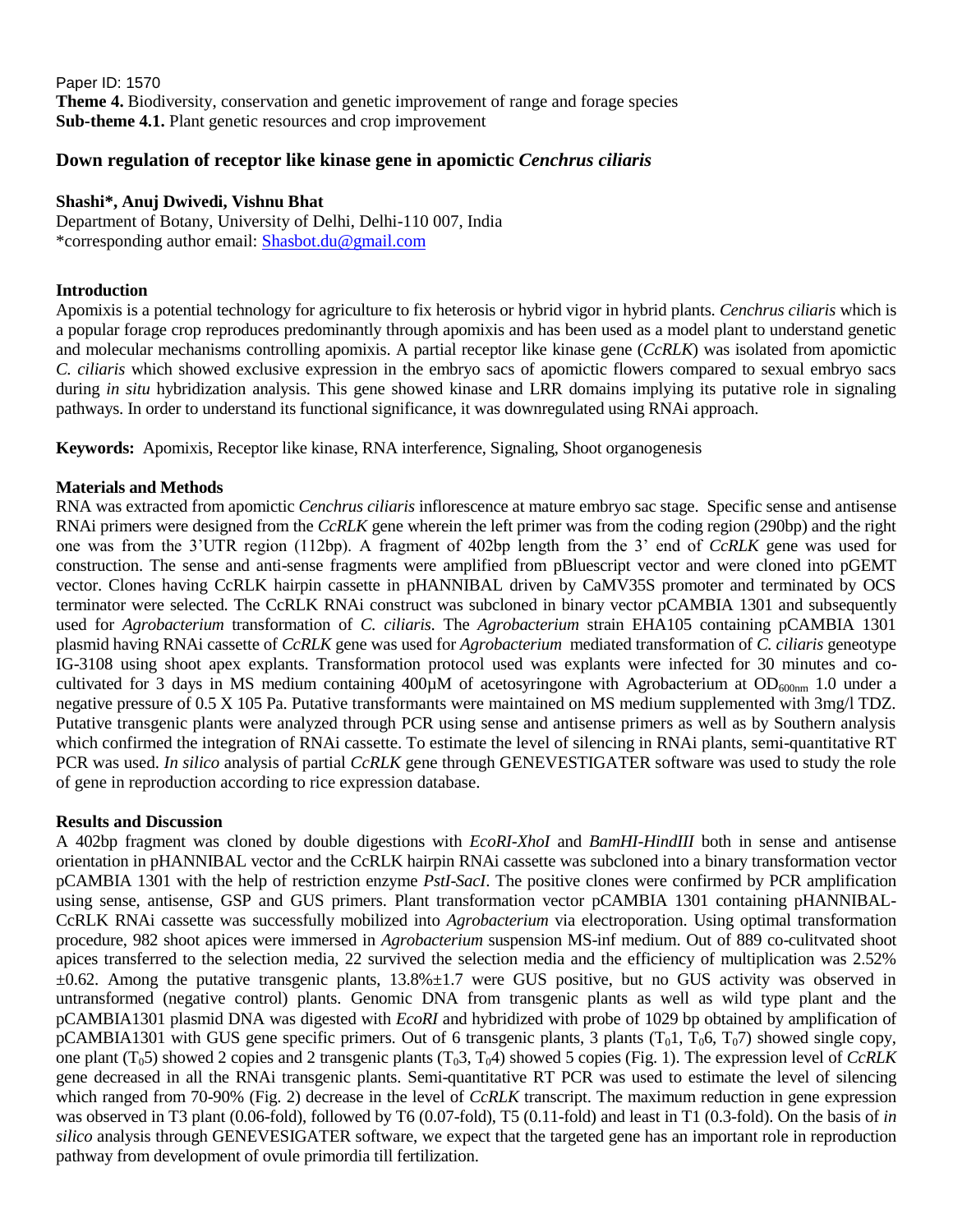

Fig 1 Southern blot analysis of wild type (WT) and RNAi transgenic plants  $(T_01 - T_06)$  having CcRLK RNAi cassette

Fig 2 a) Total RNA extracted from leaves of wild type (WT) and transgenic plants  $(T_01, T_03, T_05$  and  $T_06$ , b) Semi-quantitative RT PCR analysis of control and RNAi transgenic plants using c) GSP, d) GUS and e) control (α-Tubulin), f) Graphical representation of *CcRLK* gene expression in transgenic RNAi plants  $(T_01, T_03, T_05$  and  $T_06$ ) relative to wild type (WT).

A high degree of silencing has been obtained with conventional vectors when compared to other silencing techniques like cosuppression or antisense constructs (Wesley *et al.,* 2001). The region selection for targeting gene silencing is important for determining RNAi specificity as vectors harbouring either 3' or 5' end regions of cDNA have been found to be most effective. Therefore, coding region with 3' UTR for *CcRLK* stem region of 100-1,000 nt are the lower and upper threshold limits but usually 200-500 nt long stem region has been used for effective silencing. Therefore, in case of *CcRLK* a 402bp target sequence was selected close to the threshold value. Different RNAi vectors use different spacer sequences like GUS (Chuang and Meyerowitz, 2000), GFP (Piccin *et al.,* 2001) and introns (Wesley *et al.,* 2001). In the present study, pHannibal vector which has a PDK intron. Usually strong promoters like CaMV 35S and rice ubiquitin to drive the hairpin cassette have also impact on the RNAi efficiency. The CcRLK RNAi vector driven by CaMV 35S promoter will have a differential expression of hairpin cassette in the transgenics. Considering all the criteria discussed above, it can be suggested that silencing efficiency of both CcRLK and RNAi vectors can only be determined once they have been transformed in plants and subsequently analysed by gene expression studies. Furthermore, depending on the efficiency of silencing by RNAi vector and role of *RLK* gene in apomixis, transgenic with desired phenotype in knockdown mutants of *C. ciliaris* could be obtained.

To understand the characteristic feature of *CcRLK* gene and its biological function in *C. ciliaris* was thoroughly investigated using web based tool GENEINVESTIGETOR. Like other *RLKs*, expression of *CcRLK* gene was also observed in selective tissue at different developmental stages. It showed comparatively high and constant expression in reproductive organs such as inflorescence, panicle, spikelet, floret, stamen than in other tissues. Although the level of expression of targeted gene was at medium level in all tissues the difference between expression levels in reproductive and somatic tissue was significant. In addition to this, the level of expression was significantly higher from germination to heading stage. On the basis of this analysis, we concluded that the targeted gene plays an important role in the reproduction pathway from the beginning to end *i.e.,* development of ovule primordial till fertilization.

The RNAi construct in pHannibal has CaMV 35S promoter for expression of the hairpin cassette. Therefore, due to the presence of constitutive promoter, the expression of *CcRLK* was reduced significantly even in the leaves of transgenic plants compared to control plants when analysed through RT-PCR. This down-regulation in the expression of *CcRLK* in RNAi transgenic line corroborated changes in growth rate of vegetative tissue, tillering percentage, width of leaves, which indicates RLK's role in vegetative tissues. In maize and Arabidopsis, a predicted receptor kinase named *CR4* was found to be involved in normal differentiation of leaf epidermis (Jin *et al.,* 2000). Further investigations are required to assess the role of *CcRLK* in reproductive tissues and apomixis-related functions in *C. ciliaris. CcRLK* was successfully down regulated in our study as evident from expression analysis using semi-quantitative RT-PCR. Further phenotypic characterizations are under progress to elucidate the gene function in relation to apomixis.

#### **Conclusion**

A partial Receptor like kinase gene was downregulated using RNAi technique. The molecular analysis of RNAi plants confirmed silencing of *CcRLK* gene. The rice expression database has indicated significant role for the ortholog of *CcRLK* in reproduction. Due to constitutive effect of silencing, overall growth of RNAi plants in severely affected. The exact function of *CcRLK* is still not clear due to abnormal growth of silenced plants.